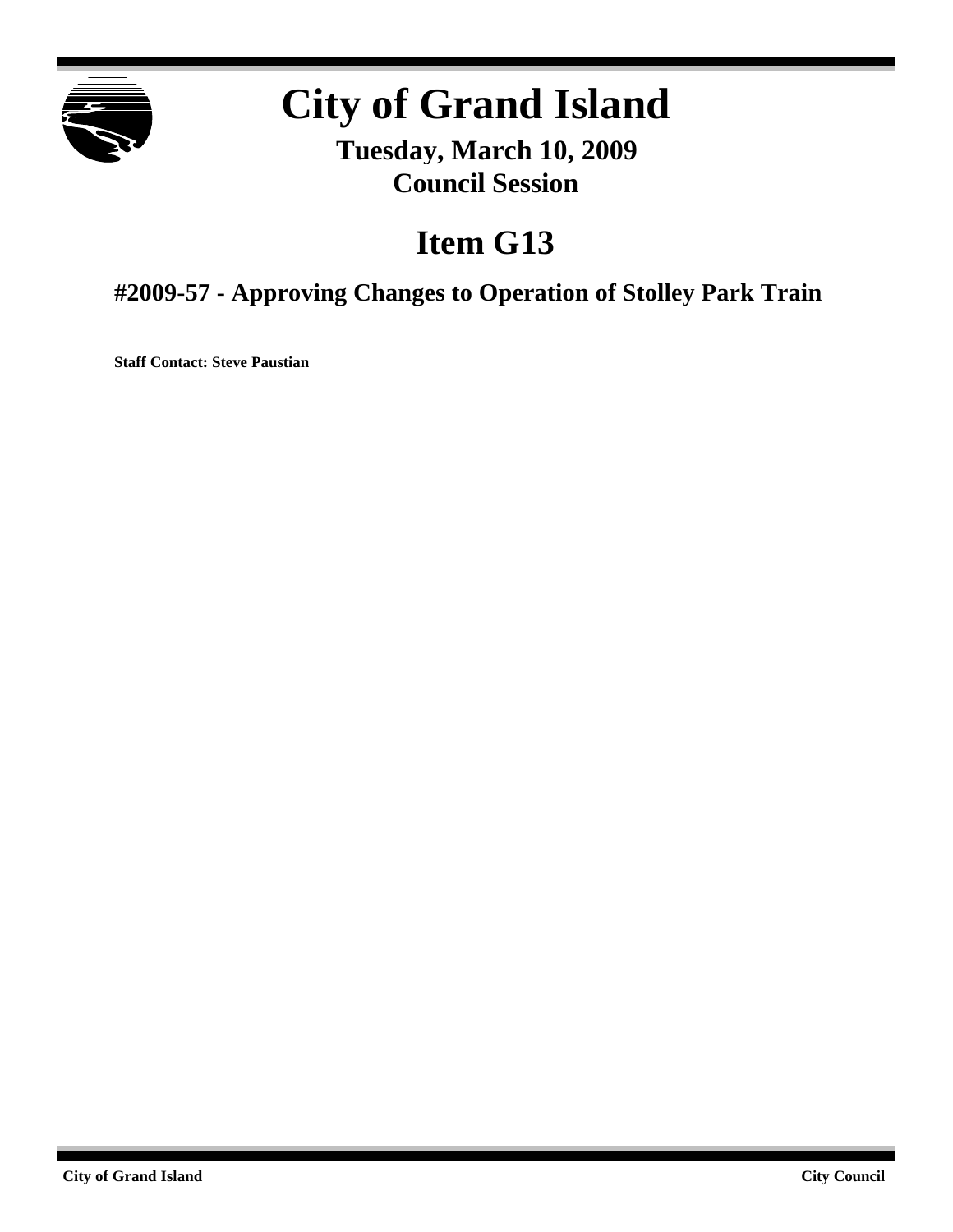# **Council Agenda Memo**

| <b>From:</b>                   | <b>Steve Paustian, Parks and Recreation Director</b> |
|--------------------------------|------------------------------------------------------|
| <b>Meeting:</b>                | December 5, 2006                                     |
| Subject:                       | Approving Changes to Operation of Stolley Train      |
| <b>Item <math>\#</math>'s:</b> | $G-13$                                               |
| $Presenter(s):$                | <b>Steve Paustian, Parks and Recreation Director</b> |

#### **Background**

With the inception of the Heritage Zoo in the early 1980's a train was included as one of the features. This train operated for many years under the guidance of the Zoological Society. When the Zoo closed it was determined that the train would remain as a feature of Stolley Park. At that time proposals were solicited for the operation of the train. One proposal was received to operate the train and a 5 year contract was entered into between the City and Mr. James Culver dba the Stolley Park Line. The contract included the operation of the train and Sweet Tooth Shoppe (concession operation) at the Park. Under the current contract Mr. Culver was obligated to repair and upgrade the tracks and the train itself. These items have been completed and the rail and train are in much better condition than they were 5 years ago. This contract paid Mr. Culver \$30,000.00 annually to operate the train and Sweet Shoppe and is set to terminate March 31, 2009.

#### **Discussion**

A request for proposals was released several months ago to see if there was any interest in operating the train once Mr. Culver's contract expired. Once again Mr. Culver submitted the only proposal. That proposal called for \$35,400.00 per year, an increase of \$5,400.00 annually and all revenues generated by the train and Sweet Shoppe would be his. After much research Park and Recreation staff has come to the conclusion that the City can effectively operate the train at Stolley Park at a greatly reduced cost to the citizens of Grand Island. We anticipate that after all expenses and revenues are compiled for the operating year the City will be able to operate the train and Sweet Shoppe for less than half the cost of the \$36,000.00 proposal provided by Mr. Culver. One item required to take over train operation is to add 3/4 of a Full Time Equivalent (FTE) to the current Recreation Department staffing level. These employees would be seasonal and receive no benefits. They would be used to operate the concession, sell tickets and operate the train.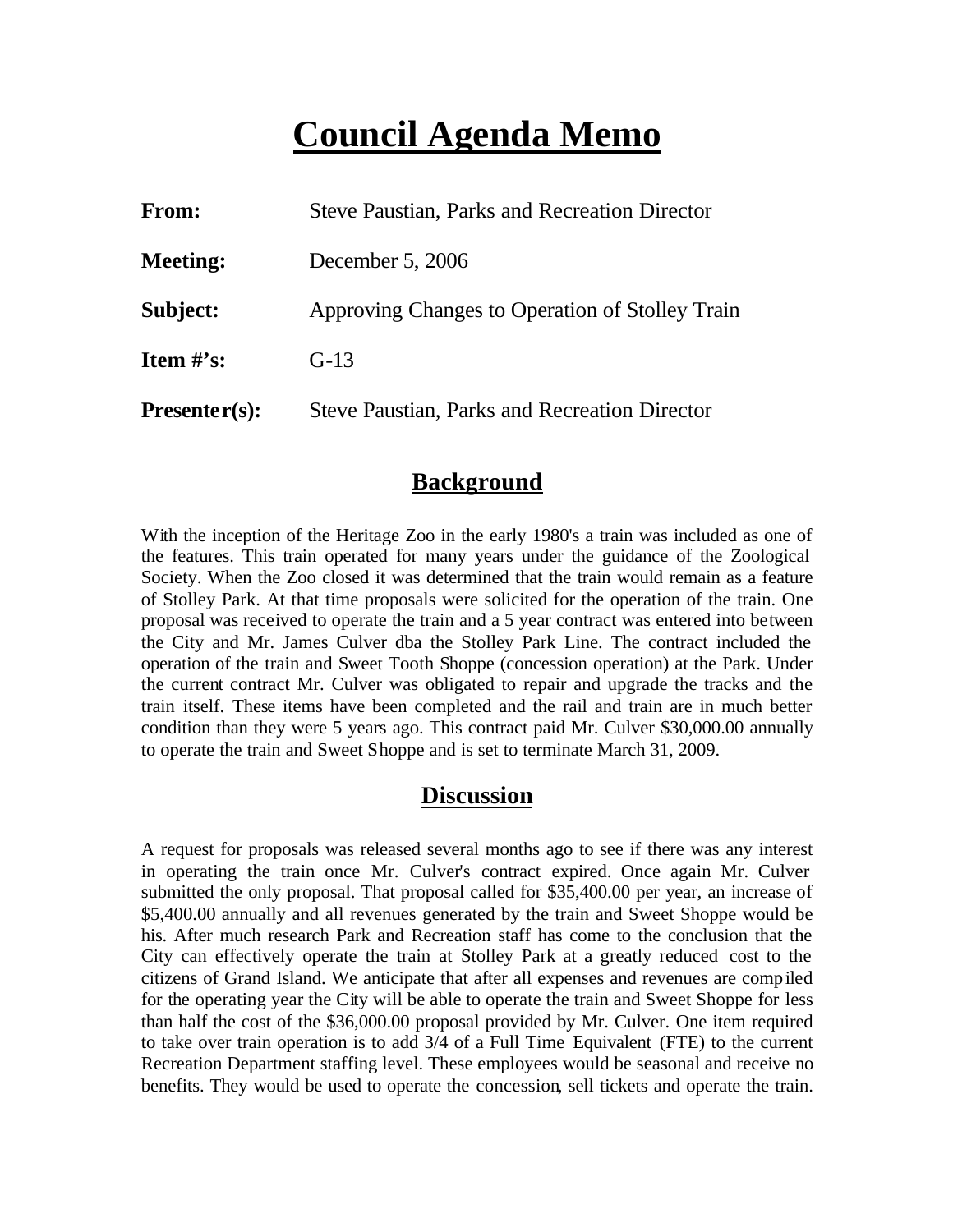Existing staffing would provide all oversight and the Park Maintenance Division would be involved in the maintenance associated with the operation.

### **Alternatives**

It appears that the Council has the following alternatives concerning the issue at hand. The Council may:

- 1. Move to approve
- 2. Refer the issue to a Committee<br>3. Postpone the issue to future date
- Postpone the issue to future date
- 4. Take no action on the issue

### **Recommendation**

City Administration recommends that the Council authorize the addition 3/4 FTE and direct staff to operate the train and Sweet Tooth Shoppe in Stolley Park.

## **Sample Motion**

Move to add an additional 3/4 FTE to the Park and Recreation Department, Recreation Division.